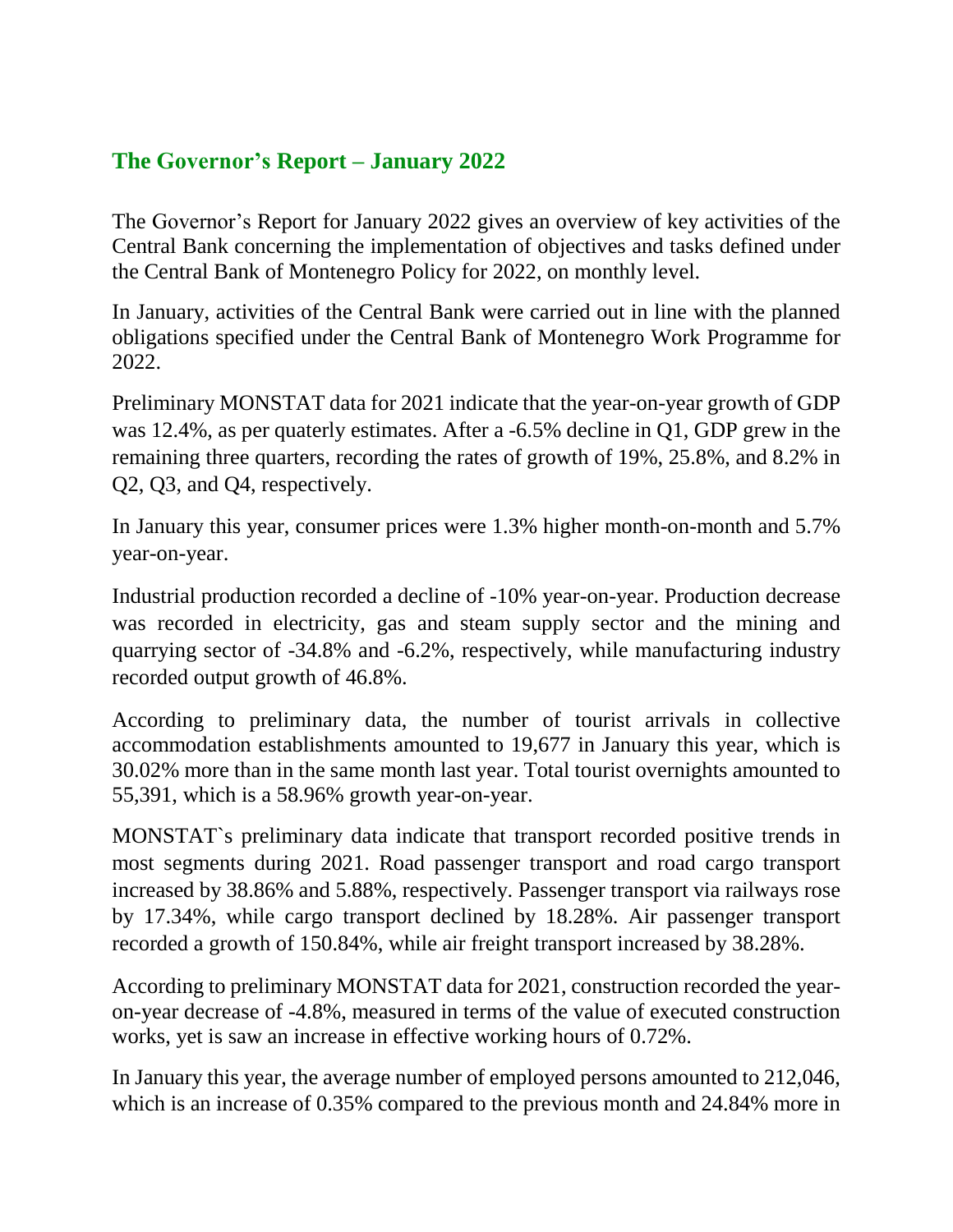relation to January 2021. At the same time, the number of unemployed persons amounted to 56,233, which represents a decrease of -2.01% in relation to the previous month and an 18.99% growth year-on-year.

Total assets of banks amounted to 5.36 billion euros at end-January 2022, which represents the annual growth of 747.3 million euros or 16.2%. As for the structure of balance sheets of banks, total loans accounted for the main share and reached 3,383.80 million euros at end-January this year, recording the year-on-year growth of 5.82% and 0.7% increase month-on-month.

As at 31 January 2022, out of 52,743 business entities registered as active in the Central Registry of Business Entities and having active accounts in the Central Registry of Transaction Accounts, a total of 15,756 or 29.87% were blocked. Compared to the previous month, the number of blocked business operators increased by 0.63% and by 3.05%, respectively, compared to the same month of 2021. The total amount of debt used as the basis for the account freeze was 871.19 million euros, showing a monthly increase of 1.62% and the annual increase of 15.08%.

As at 31/01/22, of the total number of economic operators with frozen accounts (15,756), 1,655 were under uninterrupted blockage up to 365 days, with frozen funds in the amount of 32,150,866.02 euros or 3.69% of the total amount of frozen funds, while those under uninterrupted blockage for over 365 days totalled 14,101, with frozen funds in the amount of 839,043,728.95 euros or 94.31% of the total amount of frozen funds of business entities.

As at the same date, debt concentration was relatively high since the top 10 debtors (0.06% of total blocked economic operators) accounted for 24.16% of the total debt. In addition, 50 of all blocked business entities (0.32%) accounted for 45.78% of the total debt used as the basis for account freeze.

Deposits in banks amounted to 4,230.53 million euros in January this year, rising by 0.7% and 25.29% month-on-month and year-on-year, respectively. Total capital of banks at end-January this year amounted to 631.23 million euros, which is the yearon-year increase of 6.75% and the month-on-month growth of 0.28%.

Past due banking loans (without interests, and prepayments and accruals) amounted to 201.73 million euros, which is an increase of 12.12% in relation to the same month last year and a 22.74% increase in relation to December 2021. At the same time, non-performing loans (without interests, and prepayments and accruals) amounted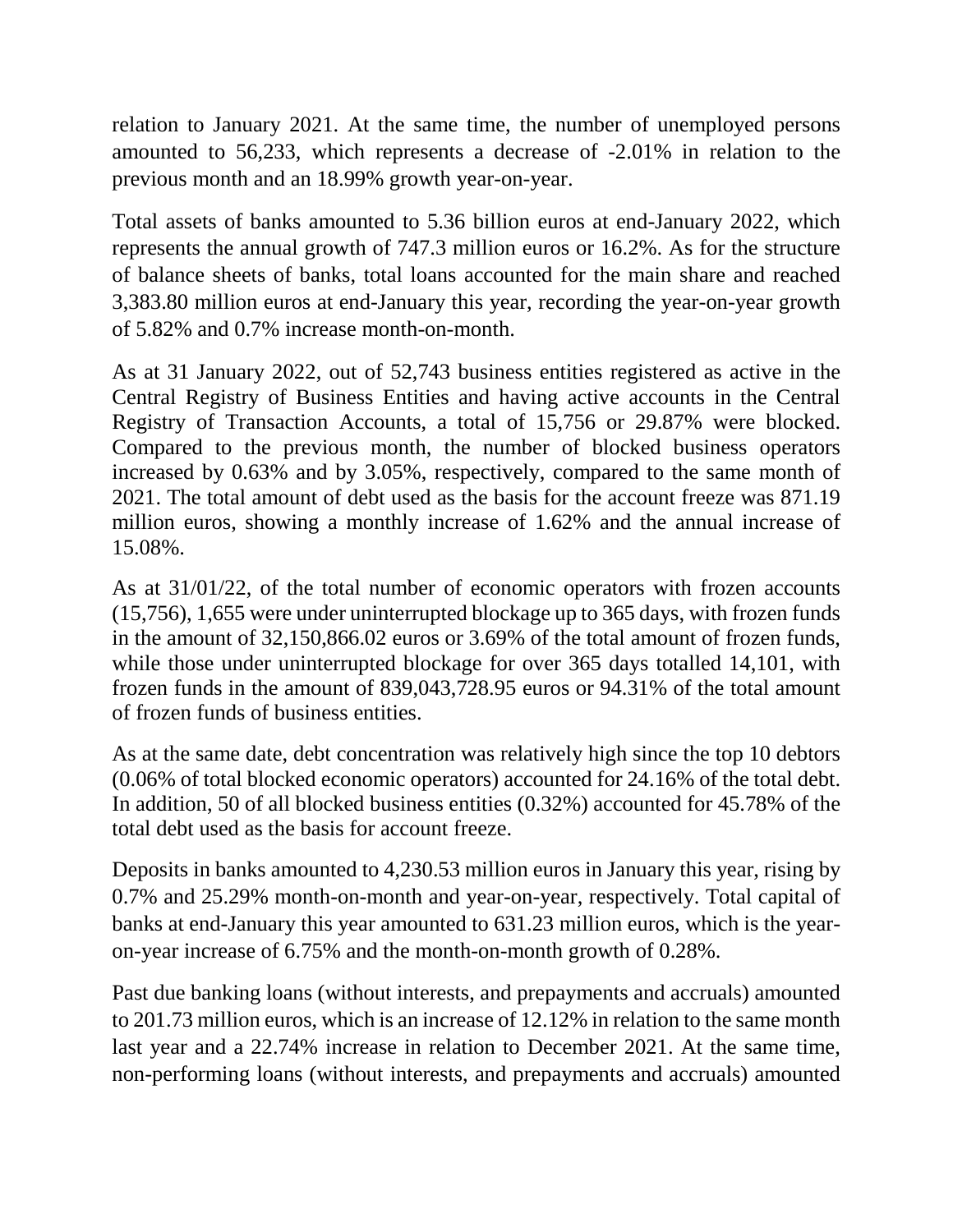to 232.41 million euros and they made up 6.87% of total loans. Compared to January and December 2021, non-performing loans rose 27.61% and 12.12%, respectively.

The weighted average lending effective interest rate (WALEIR) on total loans approved amounted to 5.64% at end-January 2022, which represents a monthly decrease of -0.02 pp and the year-on-year decline of -0.20 pp. The WALEIR on new loans amounted to 5.22%, recording the year-on-year decline of -0.19 pp and a 0.39 pp month-on-month increase. The weighted average deposit effective interest rate (WADEIR) amounted to 0.34%, recording a monthly decline of -0.01 pp and the year-on-year decline of -0.06 pp.

At end-January 2022, reserve requirements of banks amounted to 219.93 million euros, which represents a monthly increase of 2.86 million euros or 1.32%, and the year-on-year increase of 39.47 million euros or 21.87%. During the reporting month, all banks allocated and maintained reserve requirements within prescribed limits. Of the total allocated reserve requirements, 62.11% were allocated to the reserve requirement account in the country, whereas 37.89% was held on the CBCG foreign accounts.

Gross insurance premium amounted to 9.03 million euros in the first month of the current year. Non-life insurance premiums accounted for the main share in its structure with 85.14%, while invoiced life insurance premiums accounted for the remaining 14.86%.

In January 2022, the Montenegro Stock Exchange recorded a turnover in the amount of 295.94 thousand euros through 55 transactions. This is 26.48 times less the amount traded in the same month last year, and 2.2 times less the amount traded in the preceding month. As at 31/01/22, stock exchange capitalisation amounted to 3,196.32 million euros, recording both monthly and annual increase of 0.24% and 0.7%, respectively.

At the same time, the MONEX index stood at 9,971.02 index points, recording a monthly increase of 1.05% and the year-on-year decline of -5.64%. The MNSE10 SE index amounted to 776.46 index points, recording a monthly increase of 1.54% and the annual increase of 6.69%.

According to the Ministry of Finance estimates, in January this year, Montenegro`s fiscal deficit amounted to 27.72 million euros or 0.52% of the estimated annual GDP. Own source revenues of the budget of Montenegro amounted to 107.80 million euros or 2.03% of the estimated annual GDP, which represents an increase of 3.77% in relation to the plan for the reporting month. In relation to the source revenues in the